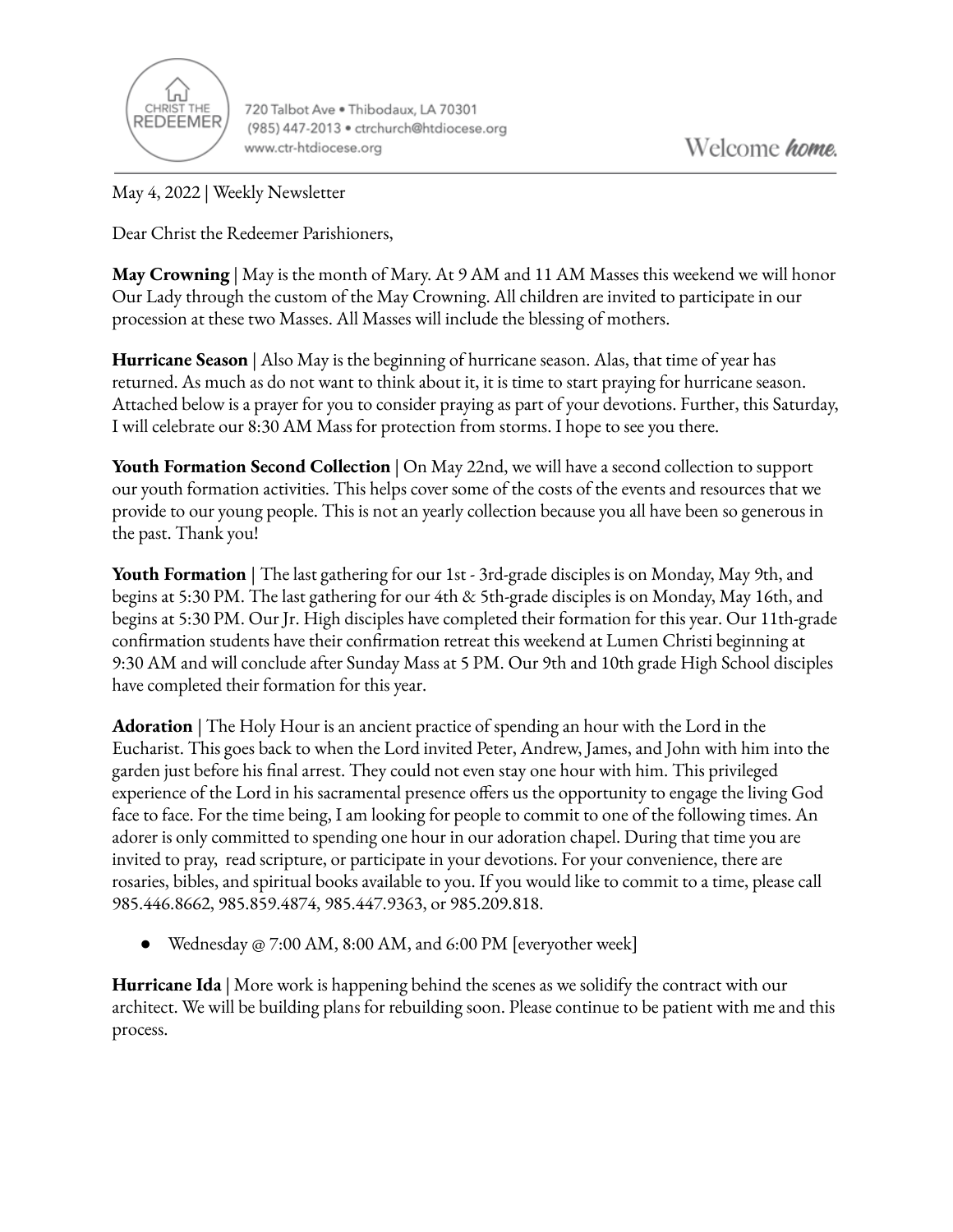Thank you, Fr. Alex Gaudet